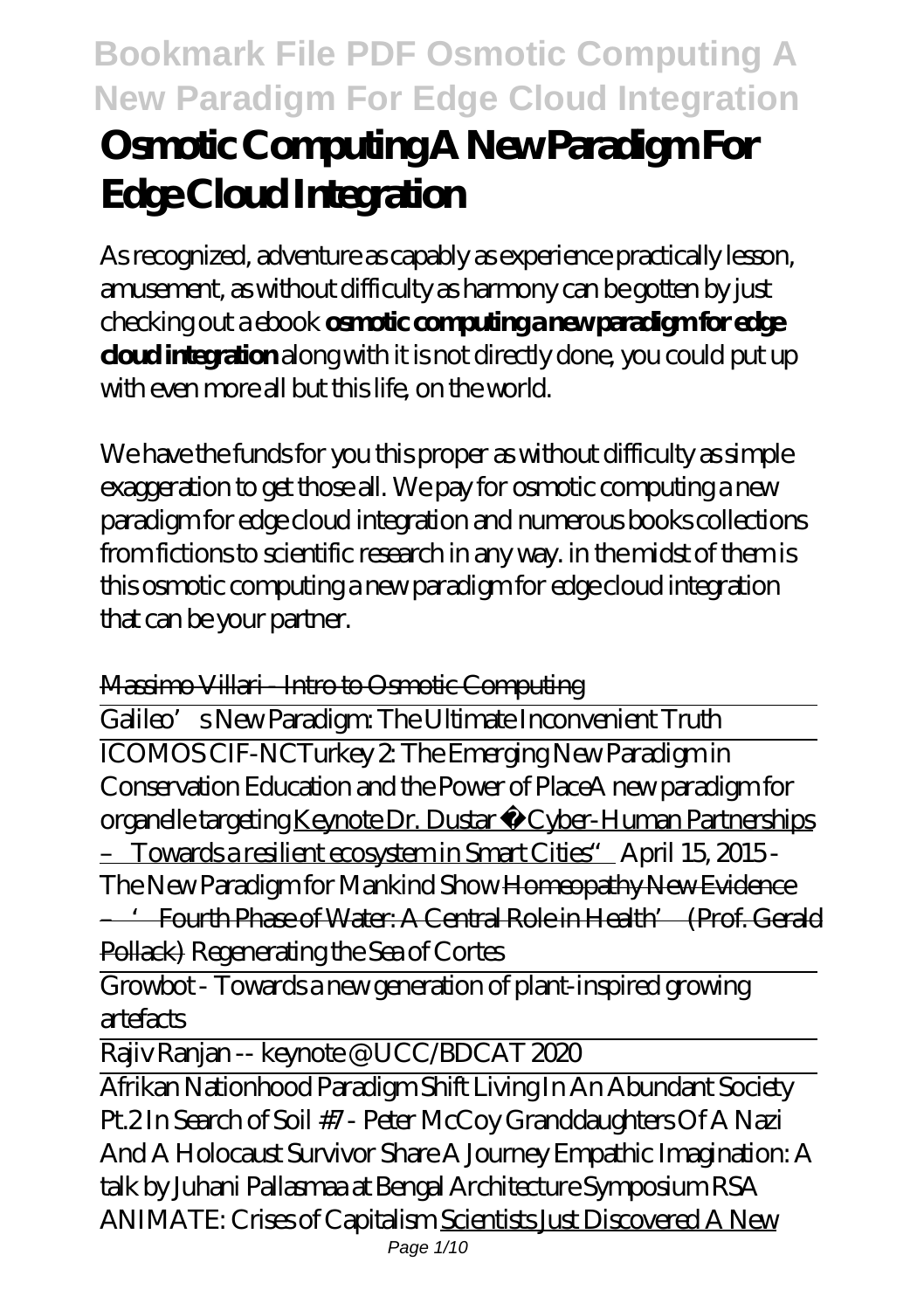State Of Water! Joseph McDonough - Natural Intelligence Fog Computing Securing IoT through Fog Computing *Chasing the Revolutions of Nicolaus Copernicus: The History of Cosmology (2004)* Cara Ubah Tampilan Status Bar Android - Tampilan Keren Statusbar **The Structured Water Series: The New Paradigm of Radiance Video #4 HBMS Virtual Mushroom Fair Talks: Christian Schwarz Juhani Pallasmaa, \"Architecture as Experience\" - Driehaus Symposium 2017** Edge Computing Platform SummerSOC 2017 - " Osmotic Computing: a step over Cloud and Edge Computing", Massimo Villari 8. Nineteenth-Century Medicine: The Paris School of Medicine The Cancer Code: A Revolutionary New Understanding of a Medical Mystery Dr. Jason Fung **James Gleick with Maria Popova on Time Travel** Osmotic Computing A New Paradigm Osmotic Computing: A New Paradigm for Edge/Cloud Integration. Abstract: Osmotic computing is a new paradigm to support the efficient execution of Internet of Things (IoT) services and applications at the network edge. This paradigm is founded on the need for a holistic distributed system abstraction enabling the deployment of lightweight microservices on resource-constrained IoT platforms at the network edge, coupled with more complex microservices running on large-scale datacenters.

Osmotic Computing: A New Paradigm for Edge/Cloud ... Osmotic computing is a new paradigm that' sdriven by the significant increase in resource capacity/capability at the network edge, along with support for data transfer protocols that enable such resources to interact more seamlessly with datacenter-based services. It aims at highly distributed and federated environments, and enables the automatic deployment of microservices that are composed and interconnected over both edge and cloud infrastructures.

Osmotic Computing Lab – New IoT Application Programming ... Osmotic computing is a new paradigm that's driven by the significant increase in resource capacity/capability at the network edge, along with Page 2/10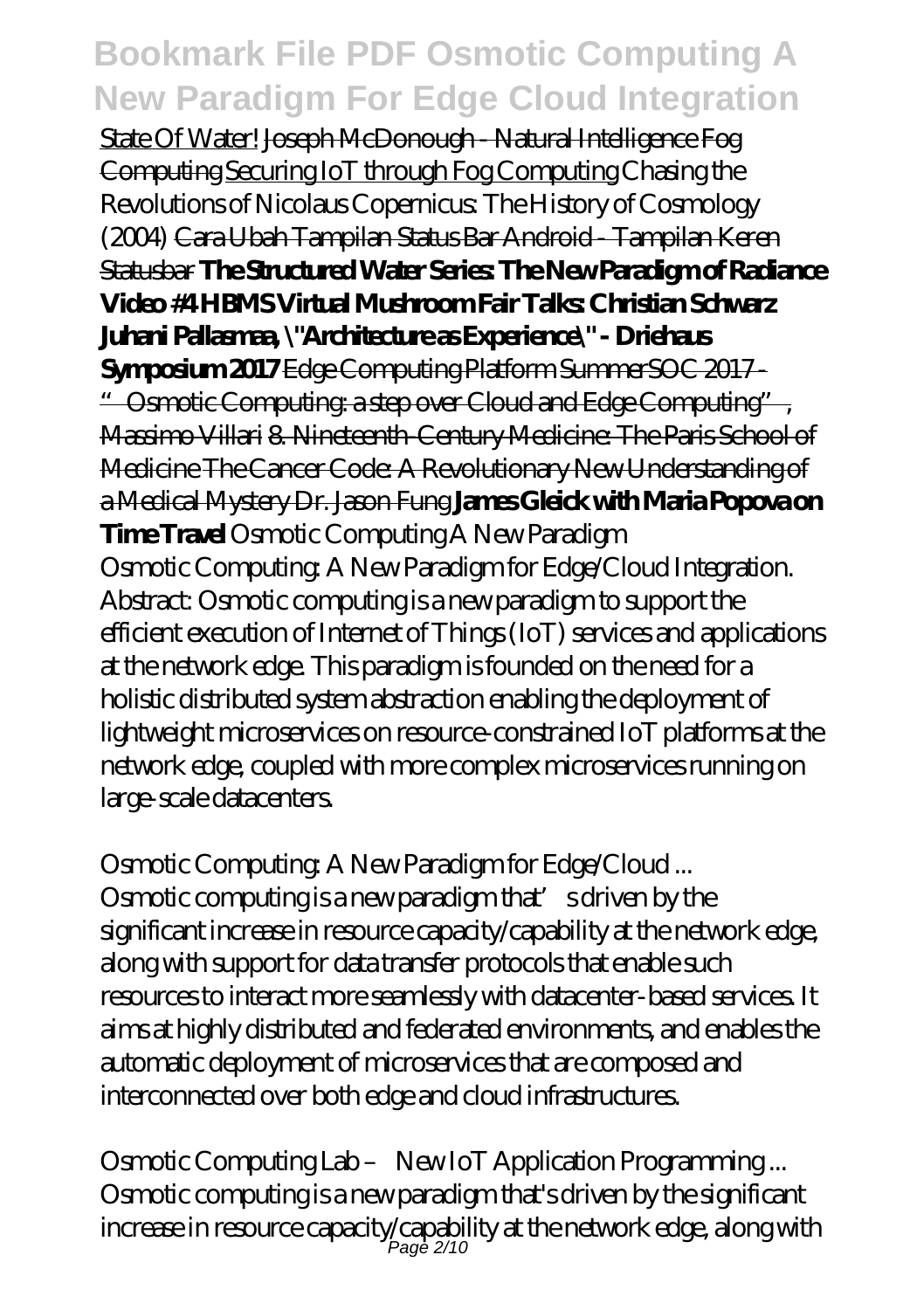support for data transfer protocols that enable such resources to interact more seamlessly with datacenter-based services.

Osmotic Computing: A New Paradigm for Edge/Cloud Integration Osmotic computing is a new paradigm that' sdriven by the significant increase in resource capaci - ty/capability at the network edge, along with support for data transfer protocols that enable such resourc-es to interact more seamlessly with datacenter-based services. It aims at highly distributed and federated

Osmotic Computing: A New Paradigm for Edge/ Cloud Integration The paper presented Osmotic Computing as a new paradigm for orchestrating resource in IoT, Edge and Cloud systems. Abstraction of microservices along with the use of a container- based approach allows deployment of new advanced services on heterogeneous infrastructures.

Osmotic Computing: A New Paradigm for Edge/Cloud Integration Osmotic computing is a new paradigm to support the efficient execution of Internet of Things (IoT) services and applications at the network edge. This paradigm is founded on the need for a holistic distributed system abstraction enabling the deployment of lightweight microservices on resource-constrained IoT platforms at the network edge, coupled with more complex microservices running on largescale datacenters.

Osmotic computing: a new paradigm for edge/cloud ... Osmotic computing is a new paradigm to support the efficient execution of Internet of Things (IoT) services and applications at the network edge.

Osmotic Computing: A New Paradigm for Edge/Cloud ... Osmotic computing is a new paradigm that can realize the fluid and elastic management of complex service compositions deployed over Page 3/10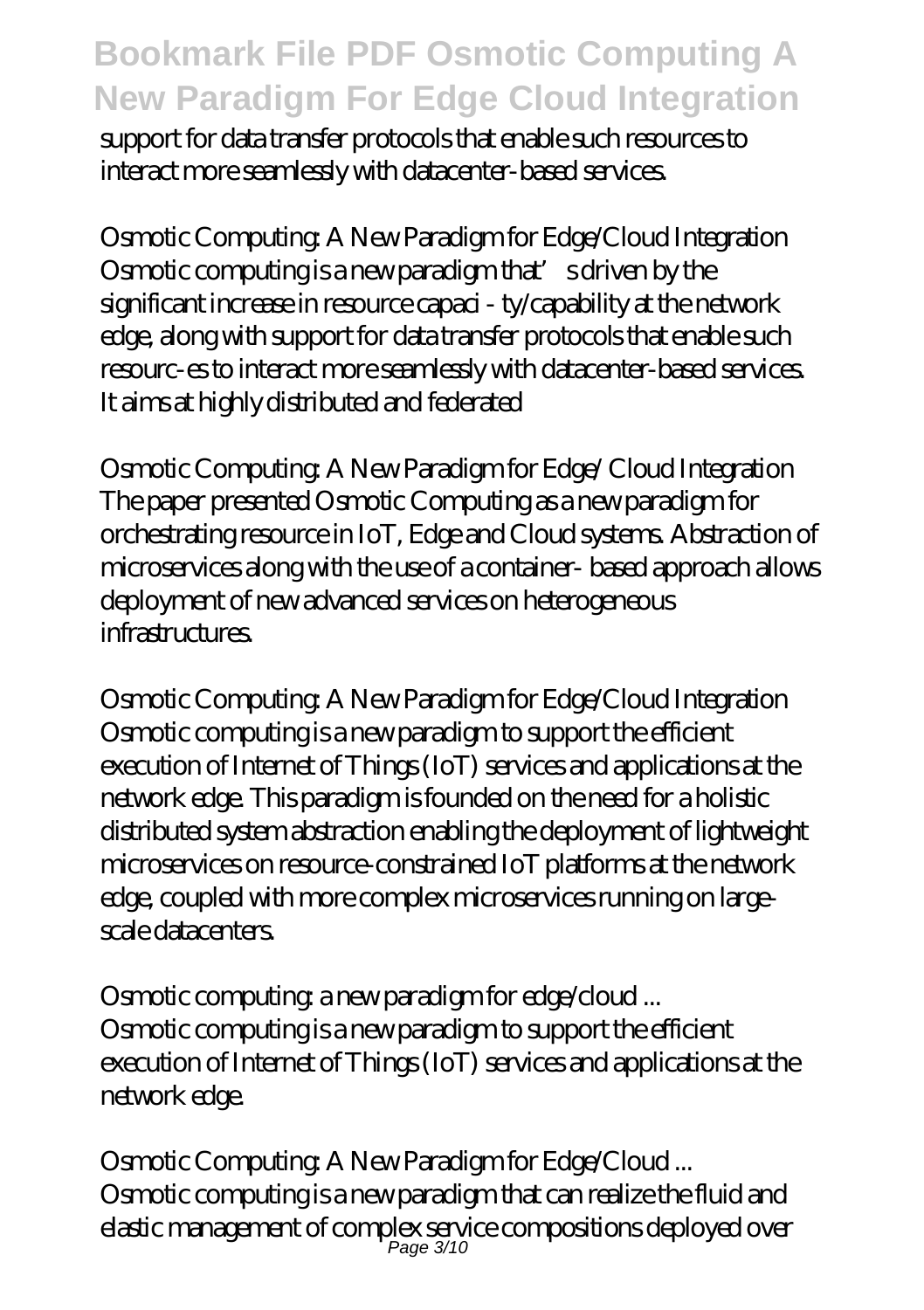heterogeneous, dynamic, and evolving network and compute infrastructures spanning the device to cloud continuum.

Research Themes – Osmotic Computing Lab Osmotic Computing is becoming the new paradigm in the area of Computing. This paper shows how it can represents the glue of recent topics including Cloud, Edge and Fog Computing, and Internet of Things (IoT).

Towards Osmotic Computing: Looking at Basic Principles and ... And by having access to our ebooks online or by storing it on your computer, you have convenient answers with Osmotic Computing A New Paradigm For Edge Cloud Integration . To get started finding Osmotic Computing A New Paradigm For Edge Cloud Integration , you are right to find our website which has a comprehensive collection of manuals listed.

Osmotic Computing A New Paradigm For Edge Cloud ... Osmotic Computing was introduced in 2016 as a new promising paradigm for the integration between a centralized Cloud layer and Edge, IoT layers , whereas its basic principles and enabling technologies were presented in . Such a new paradigm, it could be used in different application scenarios requiring an intensive interaction between centralized Cloud systems and Edge devices.

Osmotic computing as a distributed multi-agent system: The ... Osmotic computing is a new paradigm to support the efficient execution of Internet of Things (IoT) services and applications at the network edge. This paradigm is founded on the need for a ...

What is Osmotic Computing? - ResearchGate In this regard, the Osmotic Computing aims to provide a new computing paradigm based on the deployment and migration strategies related to the infrastructures and applications requirements Page 4/10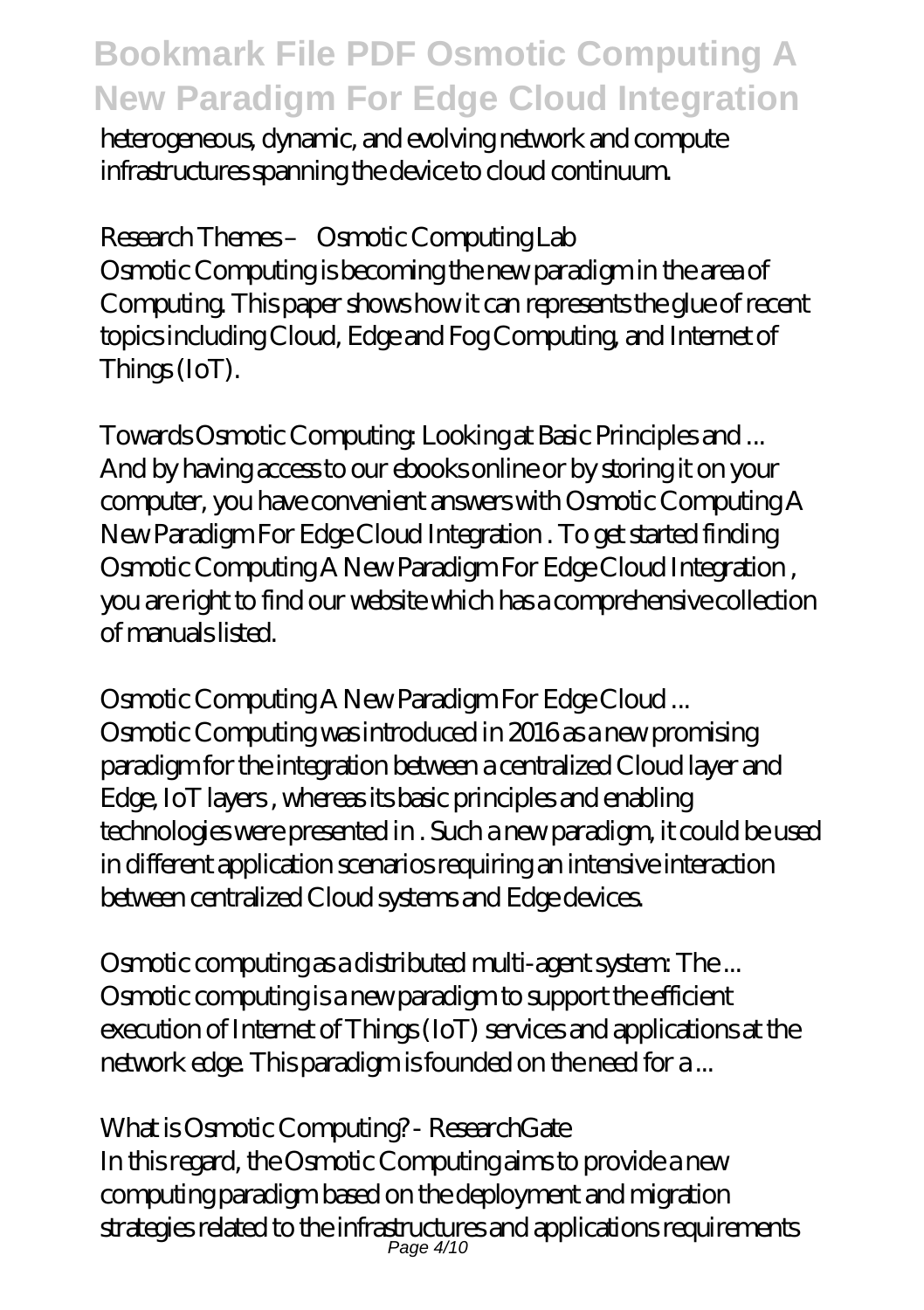### **Bookmark File PDF Osmotic Computing A New Paradigm For Edge Cloud Integration** across Cloud, Edge, Fog an IoT layers.

From the Cloud to Edge and IoT: a ... - IEEE Computer Society Osmotic Computing can be seen as a possible answer to smoothly manage the challenging services (even microservices) of the future. Here new models and program paradigm are discussed, inspired by Nature. Short Bio. Prof. Massimo Villari is Full Professor in Computer Science at University of Messina (Italy).

#### Massimo Villari – esocc-conf.eu

Osmotic computing is a new paradigm that supports this and enables automatic deployment of lightweight microservices on resourceconstrained edge devices as well as datacenter based services.

This book constitutes the proceedings of the 12th International Conference on Internet and Distributed Systems held in Naples, Italy, in October 2019. The 47 revised full papers presented were carefully reviewed and selected from 145 submissions. This conference desires to look for inspiration in diverse areas (e.g. infrastructure & system design, software development, big data, control theory, artificial intelligence, IoT, self-adaptation, emerging models, paradigms, applications and technologies related to Internet-based distributed systems) to develop new ways to design and manage such complex and adaptive computation resources.

This book covers issues related to 5G network security. The authors start by providing details on network architecture and key requirements. They then outline the issues concerning security policies and various solutions that can handle these policies. Use of SDN-NFV technologies for security enhancement is also covered. The book includes intelligent solutions by utilizing the features of artificial intelligence and machine learning to improve the performance of the Page 5/10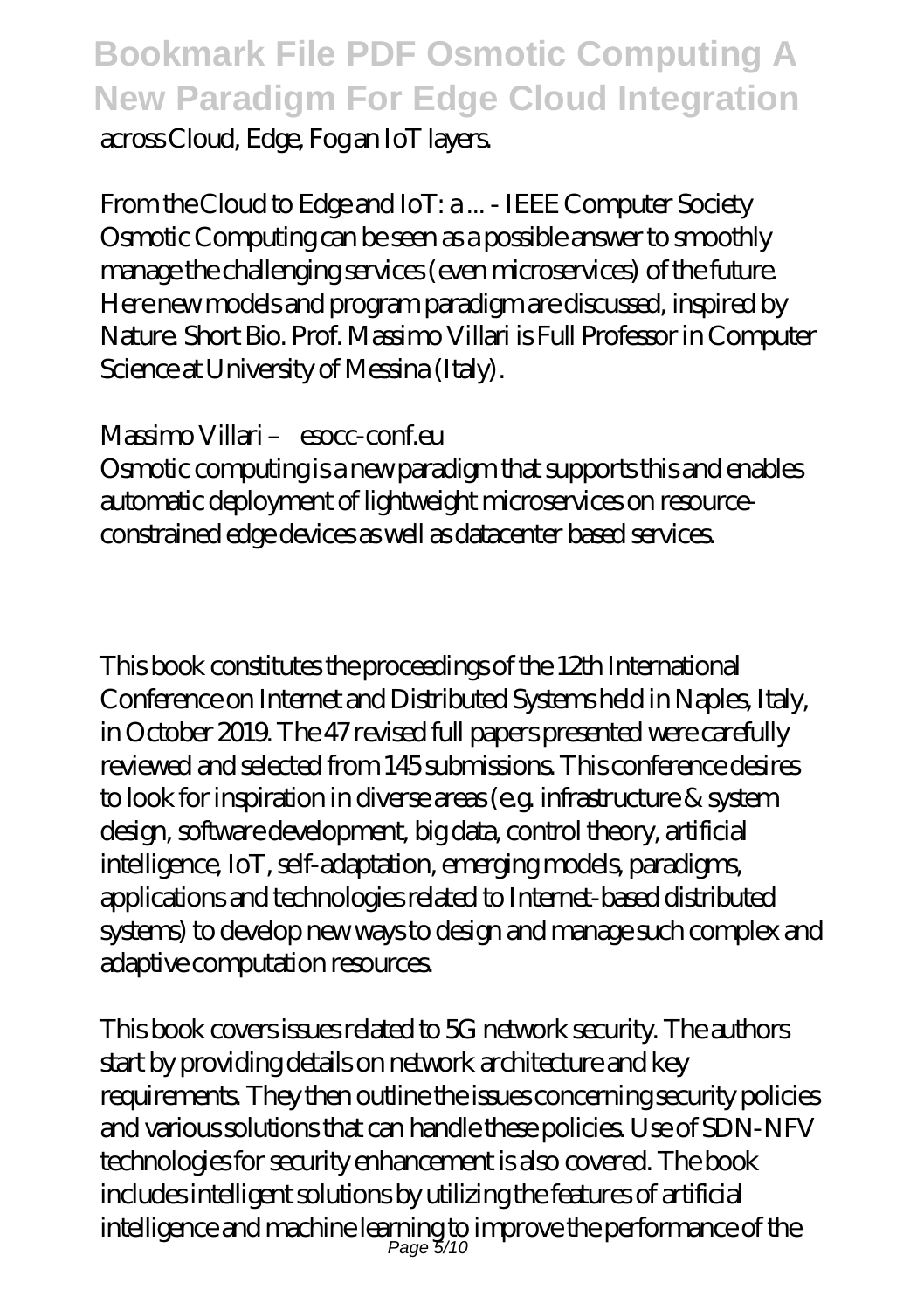5G security protocols and models. Optimization of security models is covered as a separate section with a detailed information on the security of 5G-based edge, fog, and osmotic computing. This book provides detailed guidance and reference material for academicians, professionals, and researchers. Presents extensive information and data on research and challenges in 5G networks; Covers basic architectures, models, security frameworks, and software-defined solutions for security issues in 5G networks; Provides solutions that can help in the growth of new startups as well as research directions concerning the future of 5G networks.

This book constitutes the thoroughly refereed proceedings of the international workshops associated with the 33rd International Conference on Advanced Information Systems Engineering, CAiSE 2021, which was held during June 28-July 2, 2021. The conference was planned to take place in Melbourne, Australia, but changed to an online format due to the COVID-19 pandemic. The workshops included in this volume are: · BC4IS: 1st International Workshop on Blockchain for Information Systems · EMoBI : 3rd International Workshop on Ethics and Morality in Business Informatics · KET4DF : 3rd International Workshop on Key Enabling Technology for Digital Factories · MOBA: 1st International Workshop on Model-driven Organizational and Business Agility · NeGIS: 2nd International Workshop on Next Generation Information Systems They focus on topics and trends ranging from blockchain technologies to digital factories, ethics, and business agility to the next generation of information systems. The 14 full papers and 1 short paper presented in this volume were carefully reviewed and selected from 33 submissions.

This book gathers the proceedings of the 11th International Conference on Complex, Intelligent, and Software Intensive Systems  $(CISIS-2017)$ , held on June  $28-$  June  $30, 2017$  in Torino, Italy. Software Intensive Systems are characterized by their intensive interaction with other systems, sensors, actuators, devices, and users. Page 6/10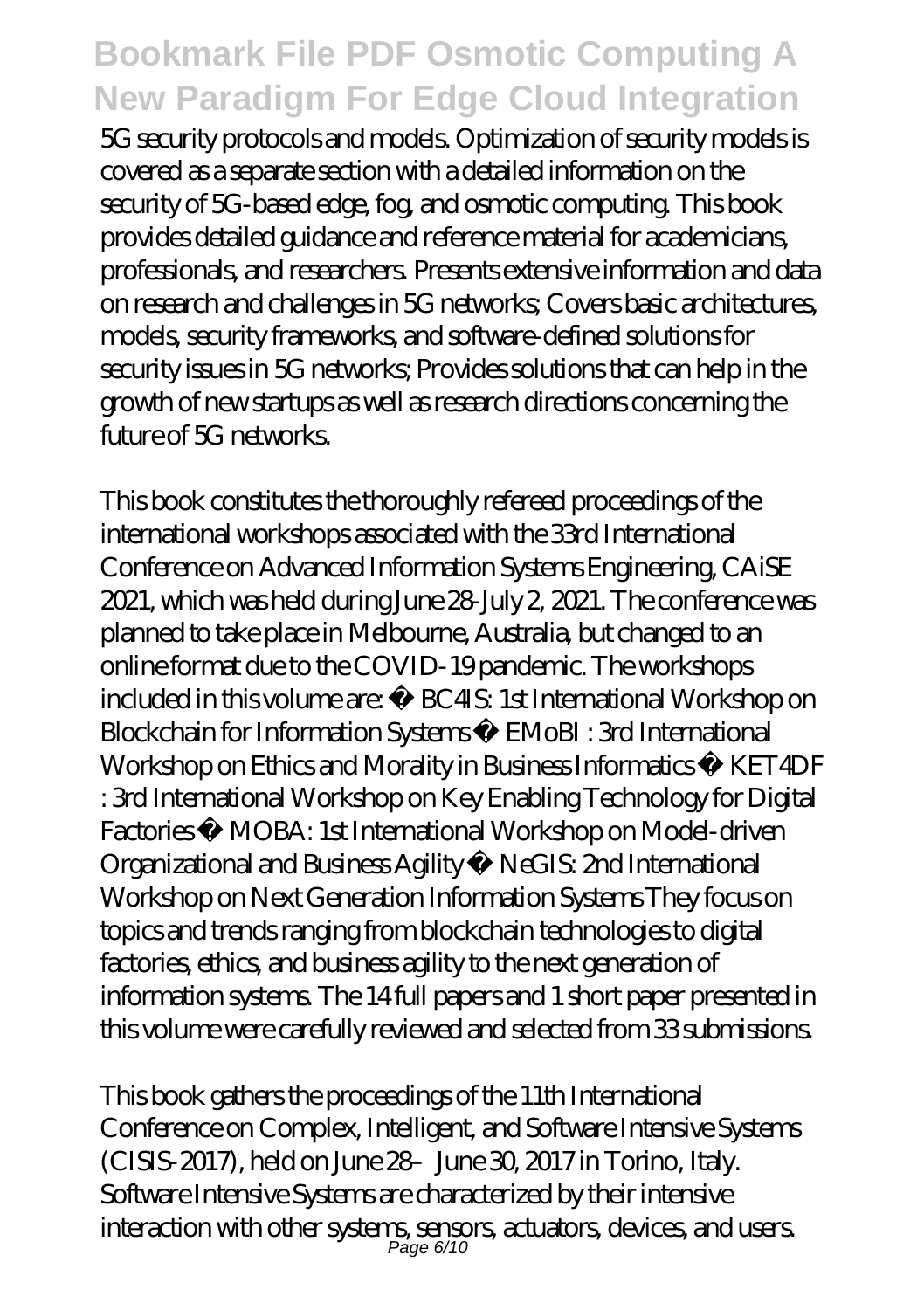Further, they are now being used in more and more domains, e.g. the automotive sector, telecommunication systems, embedded systems in general, industrial automation systems and business applications. Moreover, the outcome of web services delivers a new platform for enabling software intensive systems. Complex Systems research is focused on the understanding of a system as a whole rather than its components. Complex Systems are very much shaped by the changing environments in which they operate, and by their multiple internal and external interactions. They evolve and adapt through internal and external dynamic interactions. The development of Intelligent Systems and agents, which invariably involves the use of ontologies and their logical foundations, offers a fruitful impulse for both Software Intensive Systems and Complex Systems. Recent research in the fields of intelligent systems, robotics, neuroscience, artificial intelligence, and cognitive sciences is essential to the future development of and innovations in software intensive and complex systems. The aim of the volume "Complex, Intelligent and Software Intensive Systems" is to provide a platform of scientific interaction between the three interwoven and challenging areas of research and development of future Information and Communications Technology (ICT)-enabled applications: Software Intensive Systems, Complex systems and Intelligent Systems.

This reference text presents the state-of-the-art in edge computing, its primitives, devices and simulators, applications, and healthcare-based case studies. The text provides integration of blockchain with edge computing systems and integration of edge with Internet of Things (IoT) and cloud computing. It will facilitate readers to setup edgebased environment and work with edge analytics. It covers important topics, including cluster computing, fog computing, networking architecture, edge computing simulators, edge analytics, privacypreserving schemes, edge computing with blockchain, autonomous vehicles, and cross-domain authentication. Aimed at senior undergraduate, graduate students and professionals in the fields of Page 7/10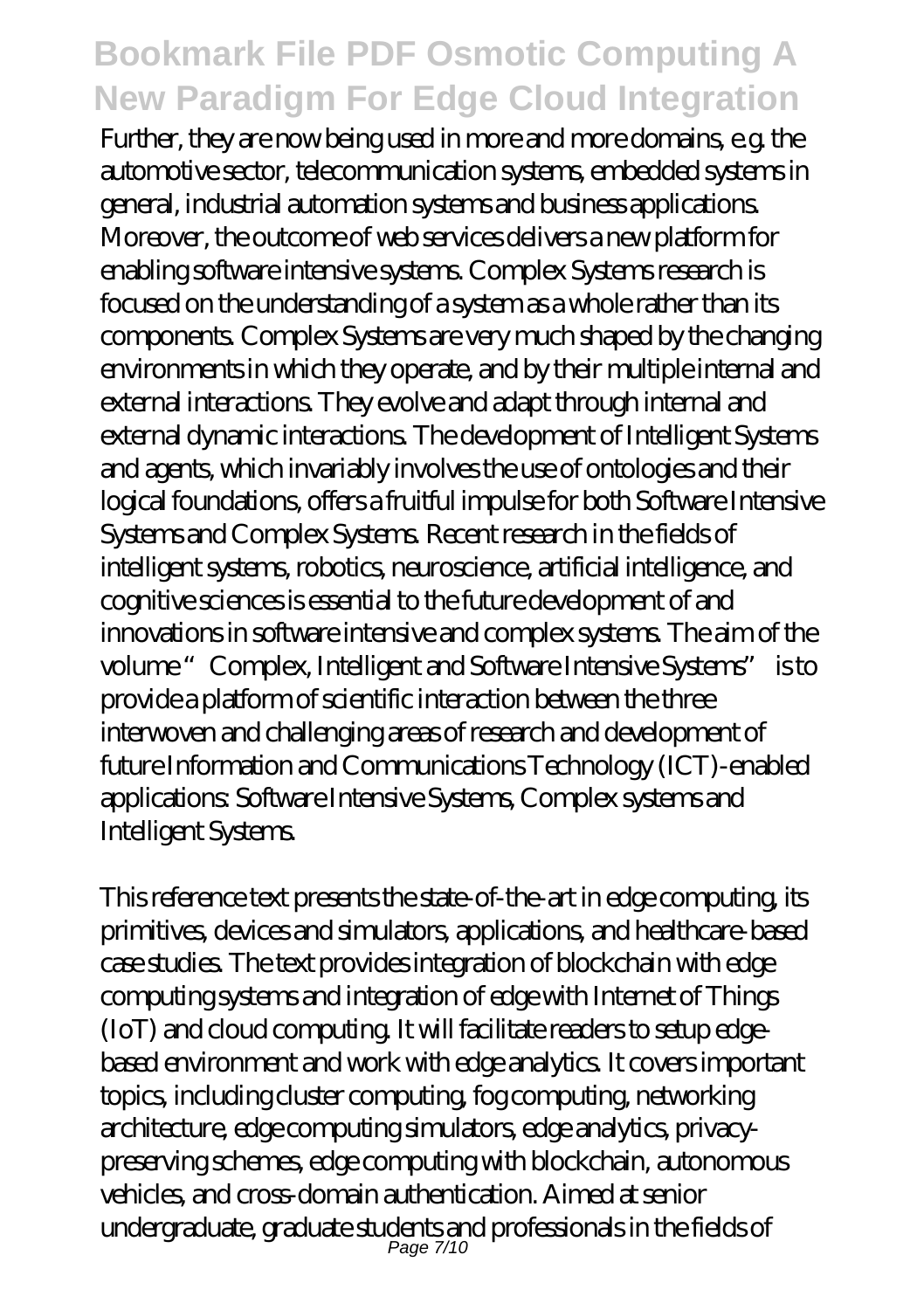electrical engineering, electronics engineering, computer science, and information technology, this text: Discusses edge data storage security with case studies and blockchain integration with the edge computing system Covers theoretical methods with the help of applications, use cases, case studies, and examples Provides healthcare real-time case studies elaborated by utilizing the virtues of homomorphic encryption Discusses real-time interfaces, devices, and simulators in detail

This book is a comprehensive collection of chapters focusing on the core areas of computing and their further applications in the real world. Each chapter is a paper presented at the Computing Conference 2021 held on 15-16 July 2021. Computing 2021 attracted a total of 638 submissions which underwent a double-blind peer review process. Of those 638 submissions, 235 submissions have been selected to be included in this book. The goal of this conference is to give a platform to researchers with fundamental contributions and to be a premier venue for academic and industry practitioners to share new ideas and development experiences. We hope that readers find this volume interesting and valuable as it provides the state-of-the-art intelligent methods and techniques for solving real-world problems. We also expect that the conference and its publications is a trigger for further related research and technology improvements in this important subject.

This book constitutes the refereed post-conference proceedings of the 5th International Symposium on Algorithmic Aspects of Cloud Computing, ALGOCLOUD 2019, held in Munich, Germany, in September 2019. The 8 revised full papers were carefully reviewed and selected from 16 submissions. The aim of the symposium is to present research activities and results on topics related to algorithmic, design, and development aspects of modern cloud-based systems.

This book constitutes the thoroughly refereed proceedings of the 3rd International Conference on IoT as a service, IoTaaS 2017, held in Page 8/10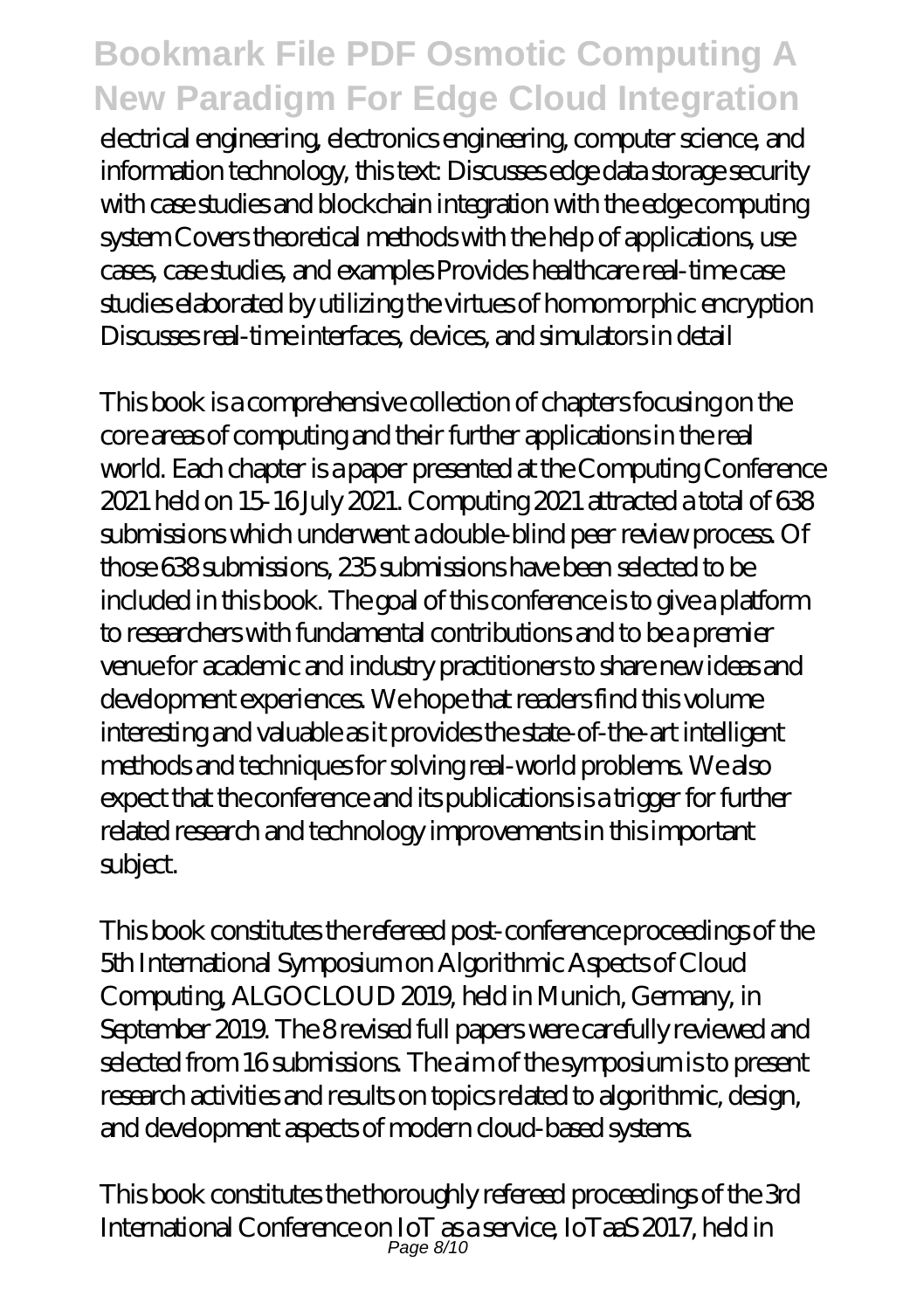Taichung, Taiwan, in September 2017. The 46 full papers were carefully selected from 65 submissions. The papers deal with the Everything as a Service" deployment paradigm which enables the easy adoption of IoT based services and applications by end-users, and forces providers of smart objects and middleware platforms to architect their solutions accordingly. The three special sessions organized were Wearable Technology and Applications (WTAA), Building Smart Machine Applications (BSMA), and Security and Privacy in Internet of Things, Services and People (SP-IoTSP). The WTAA special session aimed to address the challenges of maintaining high efficiency of WTAA in terms of high recognition rate, energy consumption, computational costs and so forth. The BSMA special session aimed to explore how to construct smart machines architecture for the industry under the background of IoT and big data. The SP-IoTSP special session aimed to investigate recent research and future directions for IoTSP security and privacy.

This practically-focused reference presents a comprehensive overview of the state of the art in Cloud Computing, and examines the potential for future Cloud and Cloud-related technologies to address specific industrial and research challenges. This new edition explores both established and emergent principles, techniques, protocols and algorithms involved with the design, development, and management of Cloud-based systems. The text reviews a range of applications and methods for linking Clouds, undertaking data management and scientific data analysis, and addressing requirements both of data analysis and of management of large scale and complex systems. This new edition also extends into the emergent next generation of mobile telecommunications, relating network function virtualization and mobile edge Cloud Computing, as supports Smart Grids and Smart Cities. As with the first edition, emphasis is placed on the four qualityof-service cornerstones of efficiency, scalability, robustness, and security.